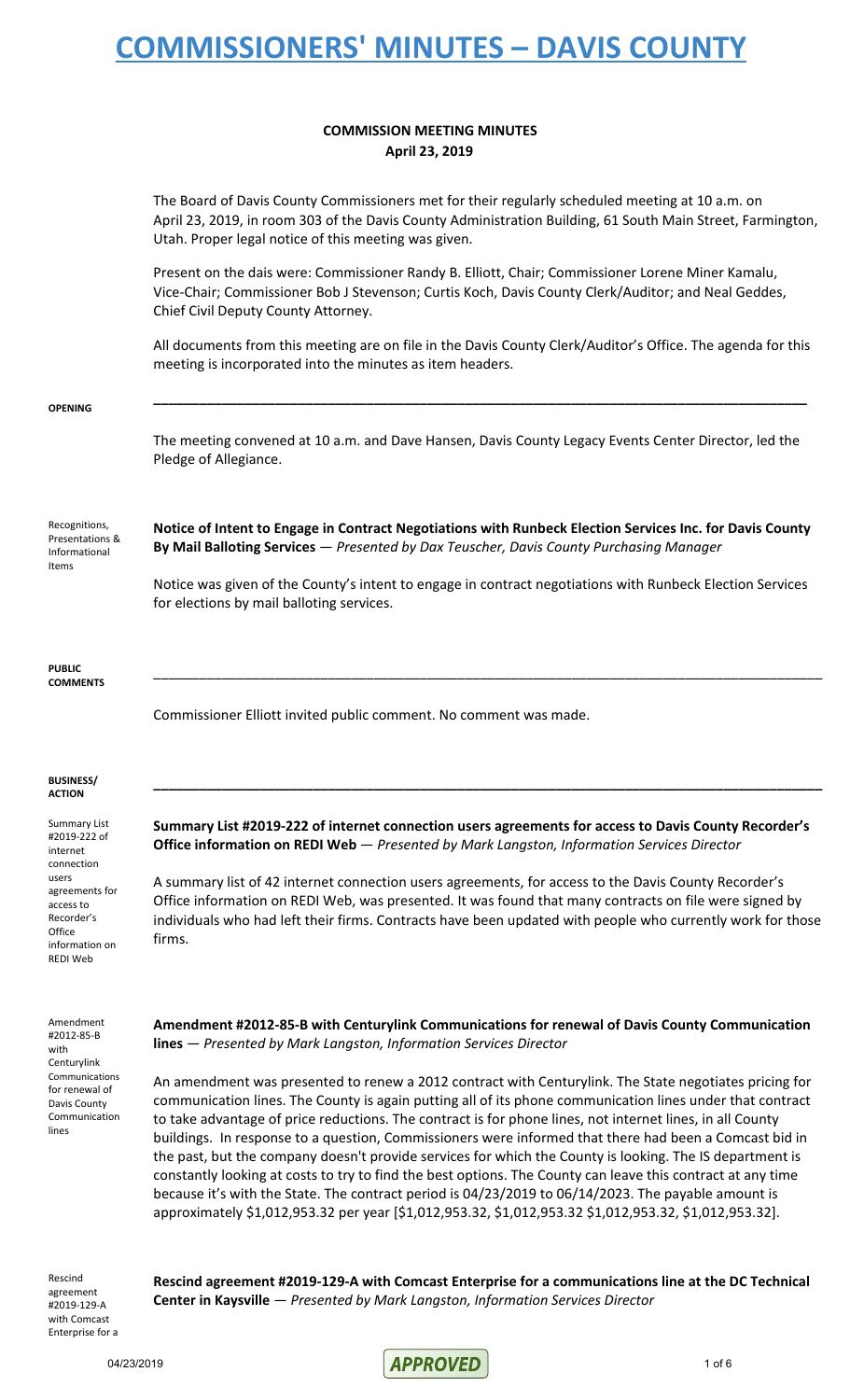communications line at the DC **Technical** Center in Kaysville

An error was made on the paperwork of a contract with Comcast Enterprise for a communications line at the Davis County Technical Center, in Kaysville. A web line was put in, and it should be a point-to-point line. This action rescinds the original contract. A new agreement is anticipated. The original contract period was 04/03/2019 to 03/05/2021. The amount was \$86.90 MRC [\$99 install].

> Motion to Approve Items Presented: Com. Kamalu Seconded: Com. Stevenson All voted Aye

Agreement #2019-223 with Cyan Yellow Close, LLC for space rental for a pet exposition

**Agreement #2019-223 with Cyan Yellow Close, LLC for space rental for a pet exposition** — *Presented by Mike Moake, Legacy Events Center Marketing*

Before presenting contracts for approval, Mike Moake informed Commissioners that a production company from London had recently shot Adidas commercials at the Legacy Events Center featuring professional athletes. It required extra work from Events Center staff, he said, but they pulled it off.

An agreement with Cyan Yellow Close, LLC was presented. The Wyoming-based company is renting space for a pet expo. The contract period is 11/14/2019 to 11/16/2019. The receivable amount is \$2,380.

Agreement #2019-224 with Mettle Wrestling for space rental for a high school wrestling tournament

**Agreement #2019-224 with Mettle Wrestling for space rental for a high school wrestling tournament** — *Presented by Mike Moake, Legacy Events Center Marketing*

A contract with Mettle Wrestling was presented. The space rental agreement is to host a high school wrestling tournament. This tournament, previously held in the Orem area, is the largest high school wrestling event in Utah and should bring many competitors from western states to stay in local hotels. Commissioners asked about the need for hotel room blocks and were told that is not necessary; however, the County's Community and Economic Development department is gathering information about room rates for people who want to make reservations. The contract period is 01/15/2020 to 01/18/2020. The receivable amount is \$4,640.

> Motion to Approve Items Presented: Com. Kamalu Seconded: Com. Stevenson All voted Aye

Agreement # 2019-225 with BusinessGoals, LLC to provide hot air balloons for a Hot Air Balloon Glow during the 2019 Davis County Fair

**Agreement #2019-225 with BusinessGoals, LLC to provide hot air balloons for a Hot Air Balloon Glow during the 2019 Davis County Fair** — *Presented by Stephanie Medlin, Legacy Events Center Events Coordinator*

BusinessGoals, LLC will provide hot air balloons for a Hot Air Balloon Glow during the 2019 Davis County Fair. There has not typically been a big event on Thursday at past Fairs. The Balloon Glow will be held at 8:30 p.m. on Thursday, Aug. 15, and will be open to anyone at the Fair. The balloons will not be leaving the ground. Coordination of this event is possible because balloons will be traveling through Davis County between events in Sandy and Ogden Valley. The contract period is 08/14/2019 to 08/16/2019. The payable amount is \$1,000.

Agreement #2019-226 with Tractor Supply of Woods Cross as sponsor of 2019 Davis County Fair livestock events **Agreement #2019-226 with Tractor Supply of Woods Cross as a sponsor of 2019 Davis County Fair livestock events** — *Presented by Stephanie Medlin, Legacy Events Center Events Coordinator*

Tractor Supply of Woods Cross will be a sponsor of the 4H livestock barn, pony rides, and petting zoo at the 2019 Davis County Fair. The contract period is 08/14/2019 to 08/18/2019. The receivable amount is \$750.

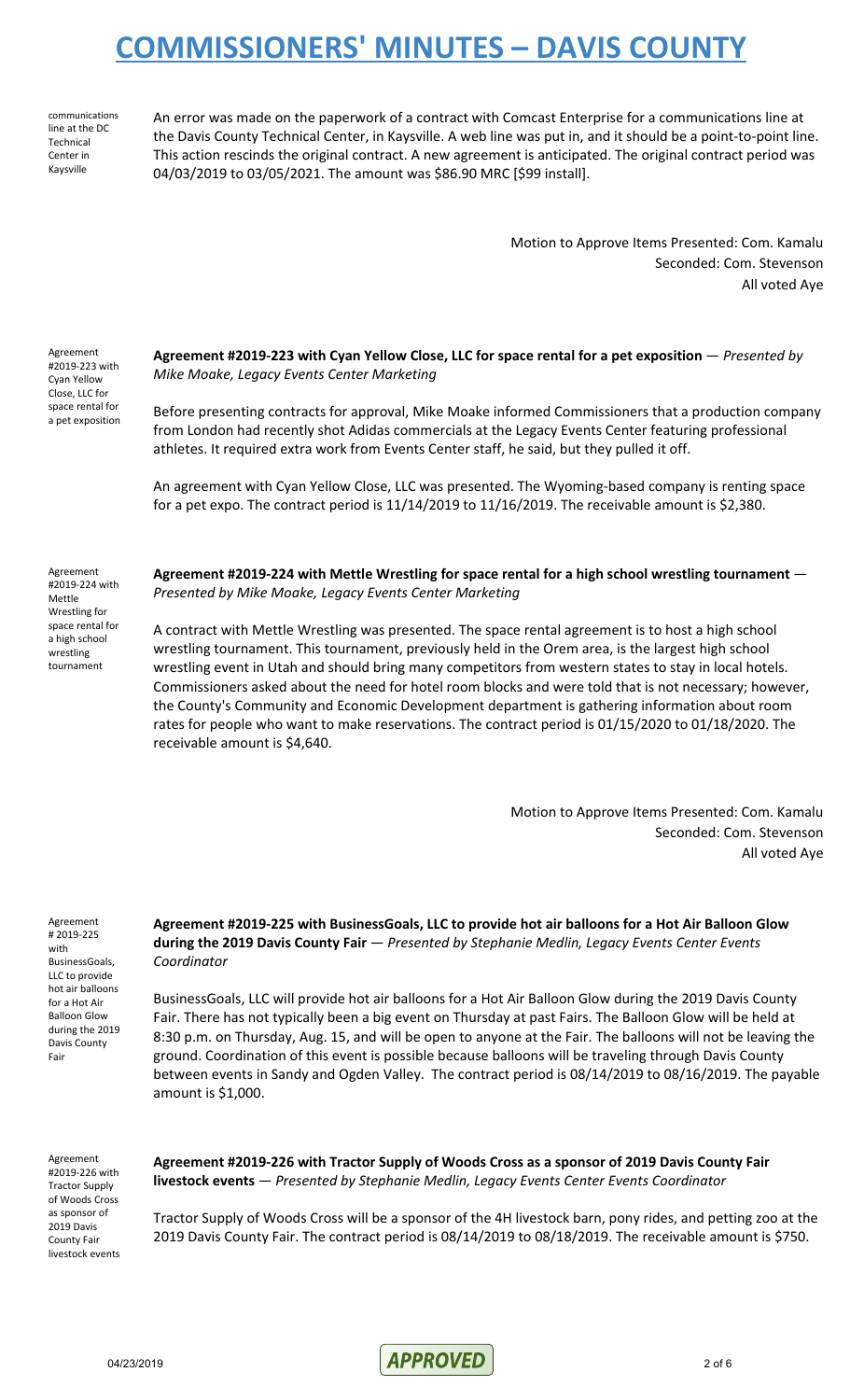Agreement #2019-228 with Clipper Publishing Co. as sponsor of the 2019 Davis County Fair's Main Stage and Information Booth

**Agreement #2019-228 with Clipper Publishing Co. as a sponsor of the 2019 Davis County Fair's Main Stage and Information Booth** — *Presented by Stephanie Medlin, Legacy Events Center Events Coordinator*

The Clipper will be the sponsor of the Main Stage at the Fair, and they'll be the sponsor of the Fair Information Book [Booth]. They've been a long-time sponsor and friend of the Fair. The contract period is 07/01/2019 to 08/18/2019. The receivable amount is \$3,250.

Agreement #2019-227 with Clipper Publishing Co. to provide 2019 Davis County Fair newspaper advertising and Fair Book

**Agreement #2019-227 with Clipper Publishing Co. to provide 2019 Davis County Fair newspaper advertising and Fair Book** — *Presented by Stephanie Medlin, Legacy Events Center Events Coordinator*

This contract is a service agreement for printing the Fair Book and for advertisements in the newspaper. The contract period is corrected to 05/01/2019 to 08/31/2019. The receivable amount is \$4,500.

> Motion to Approve Items Presented: Com. Kamalu Seconded: Com. Stevenson All voted Aye

Request Approval #2019-229 of the Davis County Wildfire Preparedness Plan through Utah Dept. of Natural Resources, Div. of Forestry, Fire and State Lands

**Request Approval #2019-229 of the Davis County Wildfire Preparedness Plan through Utah Dept. of Natural Resources, Division of Forestry, Fire and State Lands** — *Presented by Chief Deputy Susan Poulsen*

The Davis County Wildfire Preparedness Plan was created to protect the community from wildfires and for the mitigation of potential wildfires. The plan was put in place by Robert Sanders of the Division of Natural Resources. Commissioners noted that Robert Sanders was in attendance at the Commission Work Session, held prior to this meeting, and those wanting more information can refer to the minutes and audio of that session. The contract starting date is 02/06/2019, and the plan is to be reviewed annually. In-kind services valued at \$8,482 will be provided by the County.

After her presentation on the Wildfire Preparedness Plan, Chief Deputy Poulsen introduced the new business manager for the Davis County Sheriff's Office, Maureen Fleenor. Ms. Fleenor has worked in government accounting for 10 years, is a CPA, and has been an auditor for government accounting. She also served as director of finance, in administration, for a first aid entity in South Carolina.

> Motion to Approve: Com. Stevenson Seconded: Com. Kamalu All voted Aye

Agreement #2019-230 with Utah Dept. of Human Services for Davis Behavioral Health's Mobile Crisis Team to provide short-term emergency shelter/respite for persons, ages 6-17, referred by DHS **Agreement #2019-230 with Utah Dept. of Human Services for Davis Behavioral Health's Mobile Crisis Team to provide short-term emergency shelter/respite for persons, ages 6-17, referred by DHS** — *Presented by Commissioner Kamalu*

This agreement with the Utah Dept. of Human Services, specifically the Division of Child and Family Services (DCFS), will allow DCFS to use the Davis Behavioral Health (DBH) respite center. DCFS will bring in youths, who may be having some behavioral problems, for a short respite of a day or two. The contract period is 05/01/2019 to 04/30/2024. This is an as-needed contract; the receivable amount is a pass-through to DBH on an individual per diem rate.

> Motion to Approve: Com. Kamalu Seconded: Com. Elliott All voted Aye

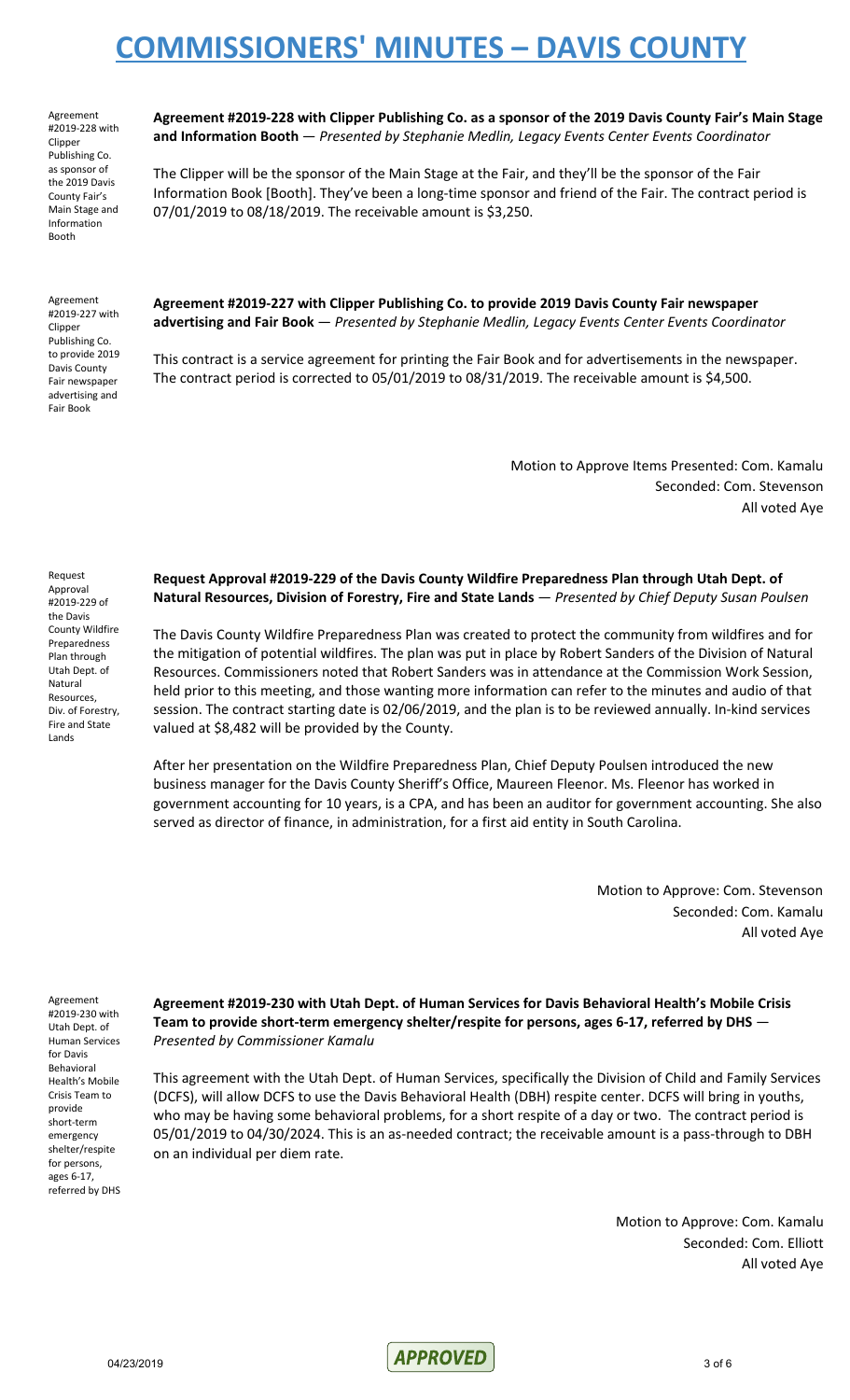Commissioner Kamalu moved to recess to Board of Equalization. Commissioner Stevenson seconded the motion. All voted Aye.

**\_\_\_\_\_\_\_\_\_\_\_\_\_\_\_\_\_\_\_\_\_\_\_\_\_\_\_\_\_\_\_\_\_\_\_\_\_\_\_\_\_\_\_\_\_\_\_\_\_\_\_\_\_\_\_\_\_\_\_\_\_\_\_\_\_\_\_\_\_\_\_\_\_\_\_\_\_\_\_\_\_\_\_\_\_\_\_\_**

**BOARD OF EQUALIZATION**

Property Tax Register

Property Tax Register matters were presented by Curtis Koch, Davis County Clerk/Auditor, as follows:

Commissioners were asked to consider three recommended veteran exemptions to abate taxes.

Motion to Approve: Com. Stevenson Seconded: Com. Kamalu All voted Aye

Commissioner Kamalu moved to reconvene Commission Meeting. Commissioner Stevenson seconded the motion. All voted Aye.

**\_\_\_\_\_\_\_\_\_\_\_\_\_\_\_\_\_\_\_\_\_\_\_\_\_\_\_\_\_\_\_\_\_\_\_\_\_\_\_\_\_\_\_\_\_\_\_\_\_\_\_\_\_\_\_\_\_\_\_\_\_\_\_\_\_\_\_\_\_\_\_\_\_\_\_\_\_\_\_\_\_\_\_\_\_\_\_\_**

**CONSENT ITEMS**

Check Registers **Check Registers**

Check Registers were presented for approval.

Motion to Approve: Com. Kamalu Seconded: Com. Stevenson All voted Aye

Indigent Hardship Abatement Register

**Indigent Hardship Abatement Register**

The Indigent Abatement Register for the following names was presented for approval:

Lian Greenwood

Motion to Approve: Com. Kamalu Seconded: Com. Stevenson All voted Aye

Nichole Heiss

Debbie Kiner

Motion to Approve: Com. Kamalu Seconded: Com. Stevenson All voted Aye

Motion to Approve: Com. Kamalu Seconded: Com. Stevenson All voted Aye



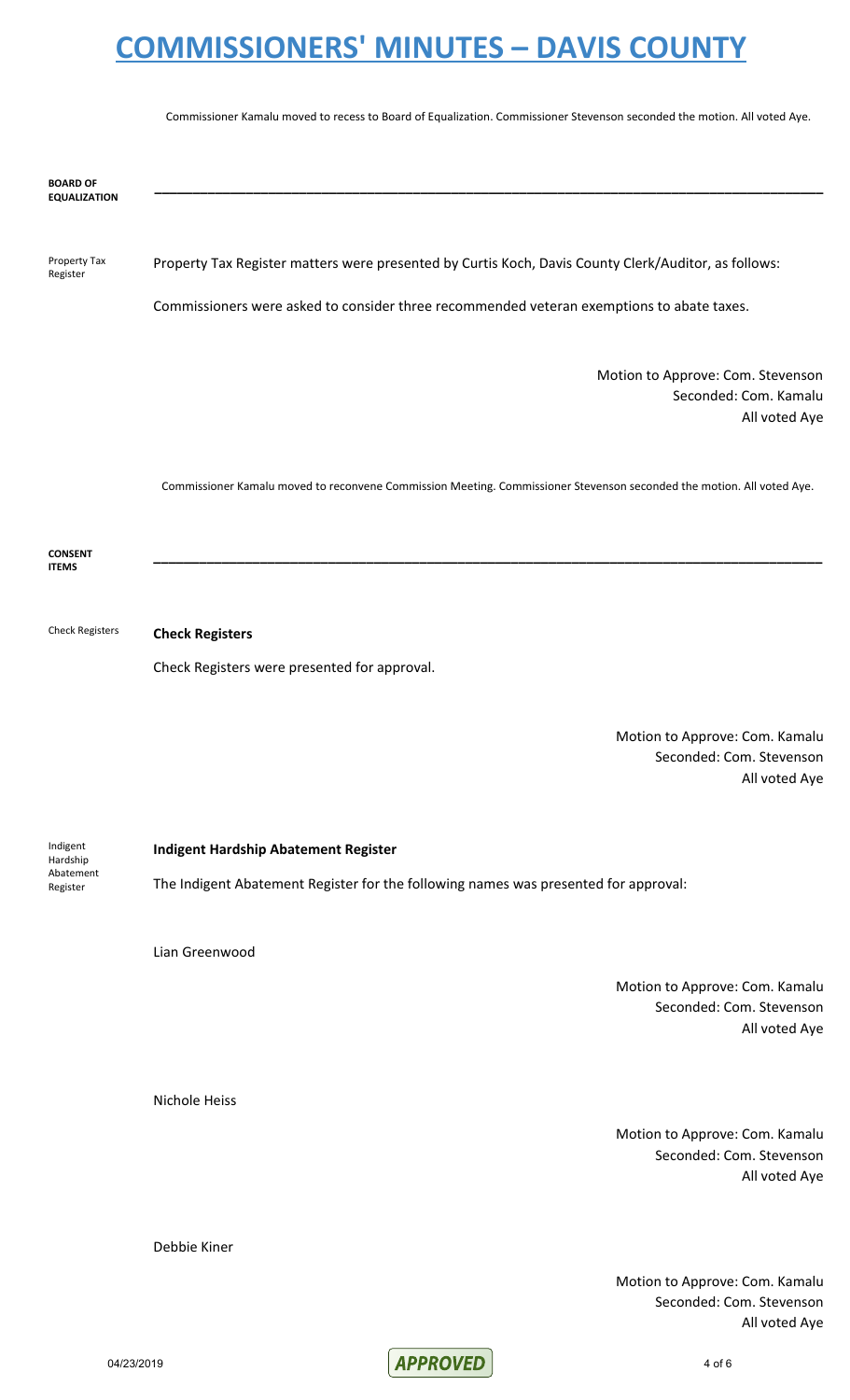Motion to Table for Further Review: Com. Kamalu Seconded: Com. Stevenson All voted Aye

Motion to Approve: Com. Kamalu Seconded: Com. Stevenson All voted Aye

Motion to Approve: Com. Kamalu Seconded: Com. Stevenson All voted Aye

Cindy Spencer

Dorothy Smith

Michael Manilla

Heidi Mosley

Motion to Approve: Com. Kamalu Seconded: Com. Stevenson All voted Aye

Commission Meeting Minutes

#### **Meeting Minutes**

Meeting Minutes for April 9, 2019, were presented for approval.

Motion to Approve: Com. Stevenson Seconded: Com. Kamalu All voted Aye

**COMMISSION COMMENTS**

> **Commissioner Elliott** said that, as always, the Commission has been very busy doing a lot of things for the County. He reported that Animal Control took in 15 cows about two weeks ago, and they are doing great. There are now 18 cows and it is hoped that no more will give birth as they are eating the County "out of house and home." County attorneys are working through the courts to get the cows out of the facility as soon as possible.

**\_\_\_\_\_\_\_\_\_\_\_\_\_\_\_\_\_\_\_\_\_\_\_\_\_\_\_\_\_\_\_\_\_\_\_\_\_\_\_\_\_\_\_\_\_\_\_\_\_\_\_\_\_\_\_\_\_\_\_\_\_\_\_\_\_\_\_\_\_\_\_\_\_\_\_\_\_\_\_\_\_\_\_\_\_\_\_\_**

**Commissioner Kamalu** gave a "shout out" to the Davis County Health Department and Davis Behavioral Health (DBH) for their work in caring for public health. She noted that the Health Department's Senior Services Division held a gala Tuesday night at Davis High School. The event was the dress rehearsal for the Jazz Band at Davis High, and it included a floor show with the school's dance company. She complimented Davis High for doing a remarkable job with their music program. The school contracts with Senior Services to have the annual gala at the dress rehearsals. Commissioner Stevenson was unable to attend the gala because he was supporting Farmington City at another event, but Commissioners Elliott and Kamalu were able to attend the gala and support the seniors. The seniors loved it and danced the night away.

DBH is always doing wonderful things, Commissioner Kamalu said, and they are currently going through a lot of contracts and changes related to the rollout of the Medicaid expansion. She recently had the opportunity to sit down for a couple of hours with the executive director of Utah's Department of Health, who happens to be her dad's brother, Dr. Joseph Miner. He discussed state projections for staying on top of public health issues. She noted that the top three objectives of the State align with those of Davis County.